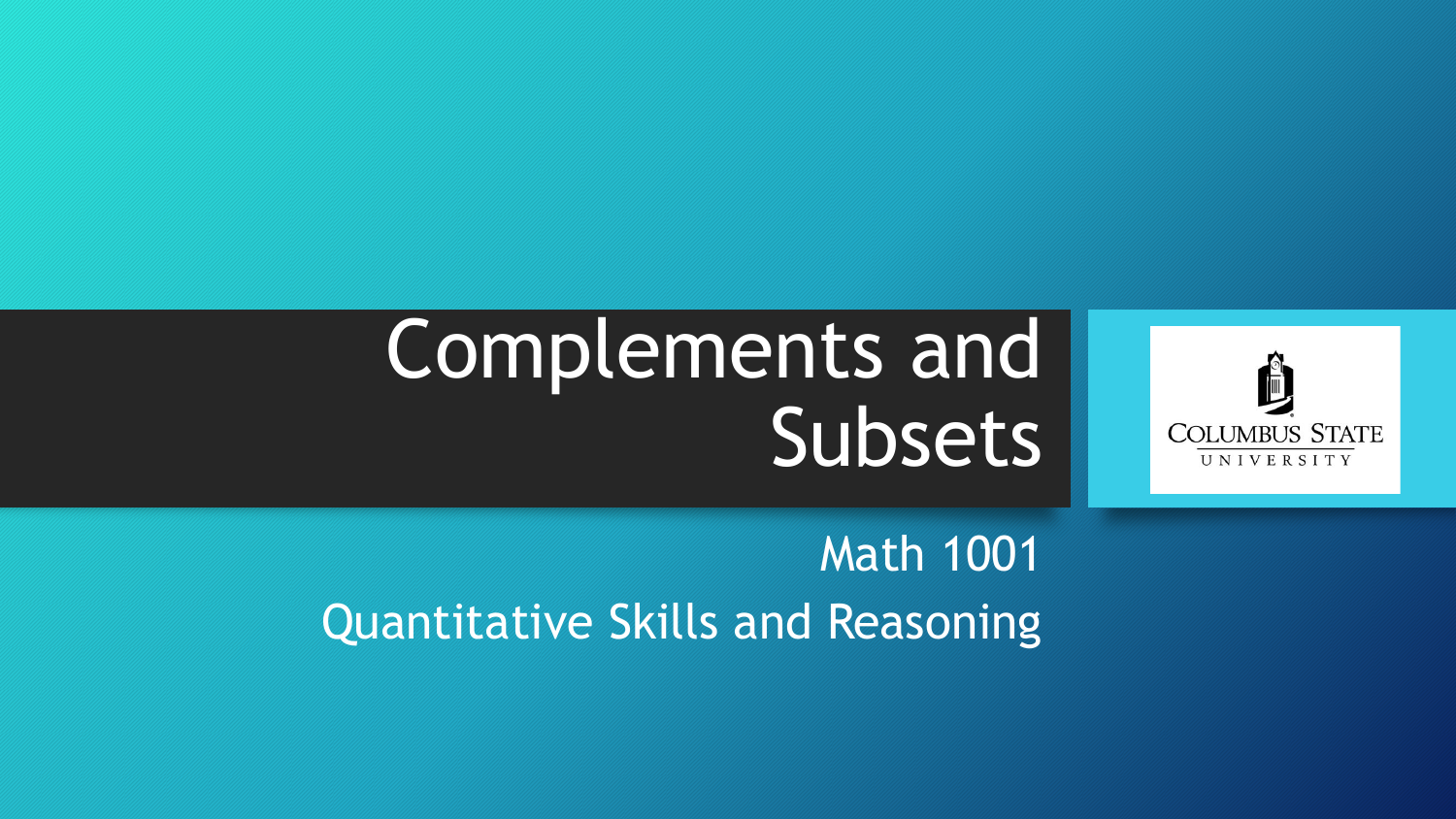#### The Universal Set

- It is often important to be aware of the set of all elements that are under consideration.
	- For instance, when I want to schedule an appointment, there are 365 dates (in a non-leap year) available for me to choose from. March 33, for instance, is not a date under consideration.
	- When you mail a letter within the US, you know that the zip code is given by a natural number with five digits. The rational number 1/4 is not a consideration.
- The set of elements that are being considered is called the **universal set**. We will use the letter *U* to denote the universal set.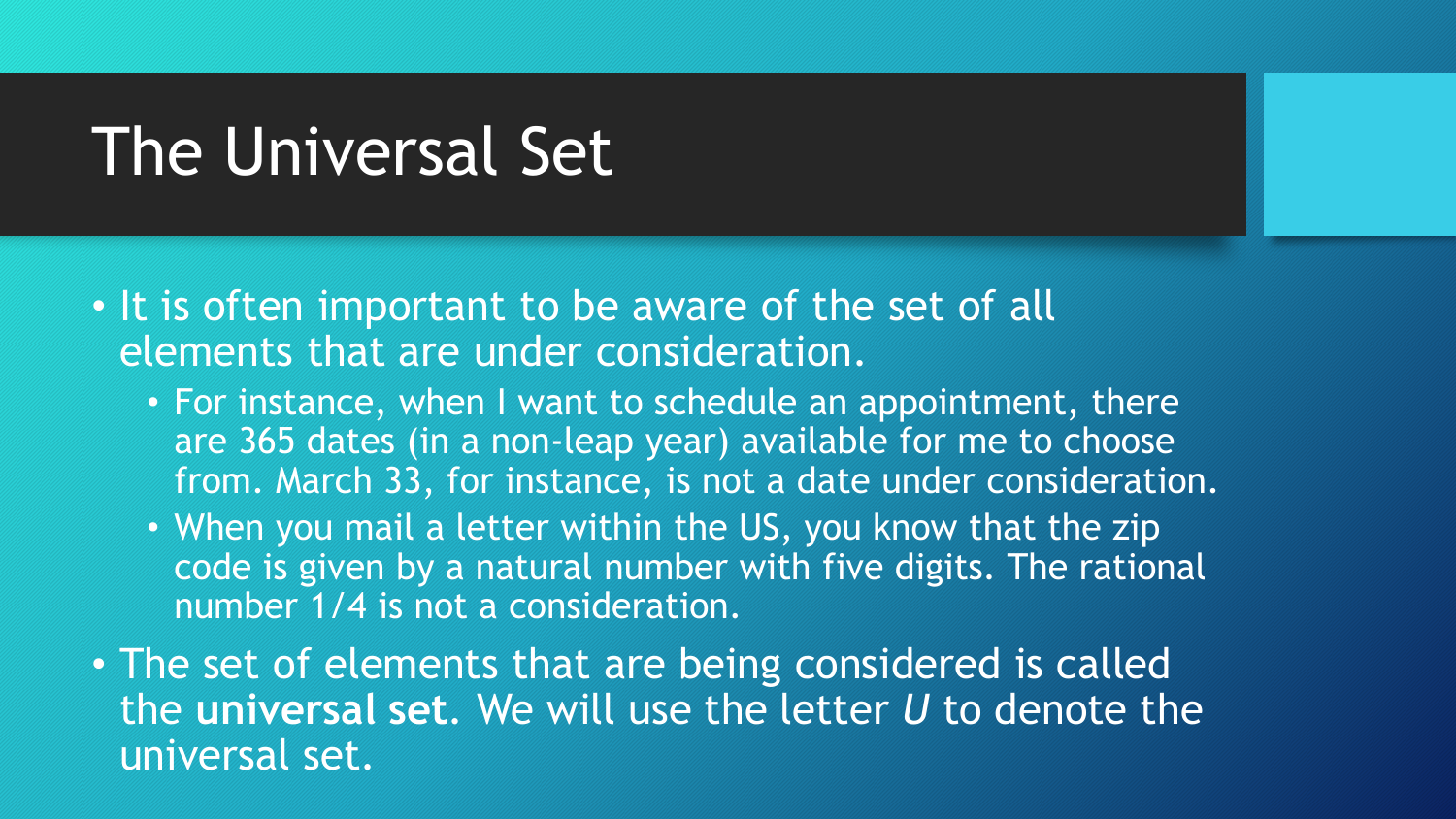# The Complement of a Set

- The **complement** of a set *A*, denoted by *A*', is the set of all elements of the universal set *U* that are not elements of *A*.
	- Let  $U = \{0, 1, 2, 3, 4, 5, 6, 7, 8, 9\}, S = \{2, 3, 6, 7\}$  and  $T = \{x \mid x < 8 \text{ and } x \in \text{the odd Natural numbers}\}.$  Find: • *S*'  $T = 91, 3, 5, 73$

 $= \{0, 1, 4, 5, 8, 9\}$ 

• *T*'

 $= \{0, 2, 4, 6, 8, 9\}$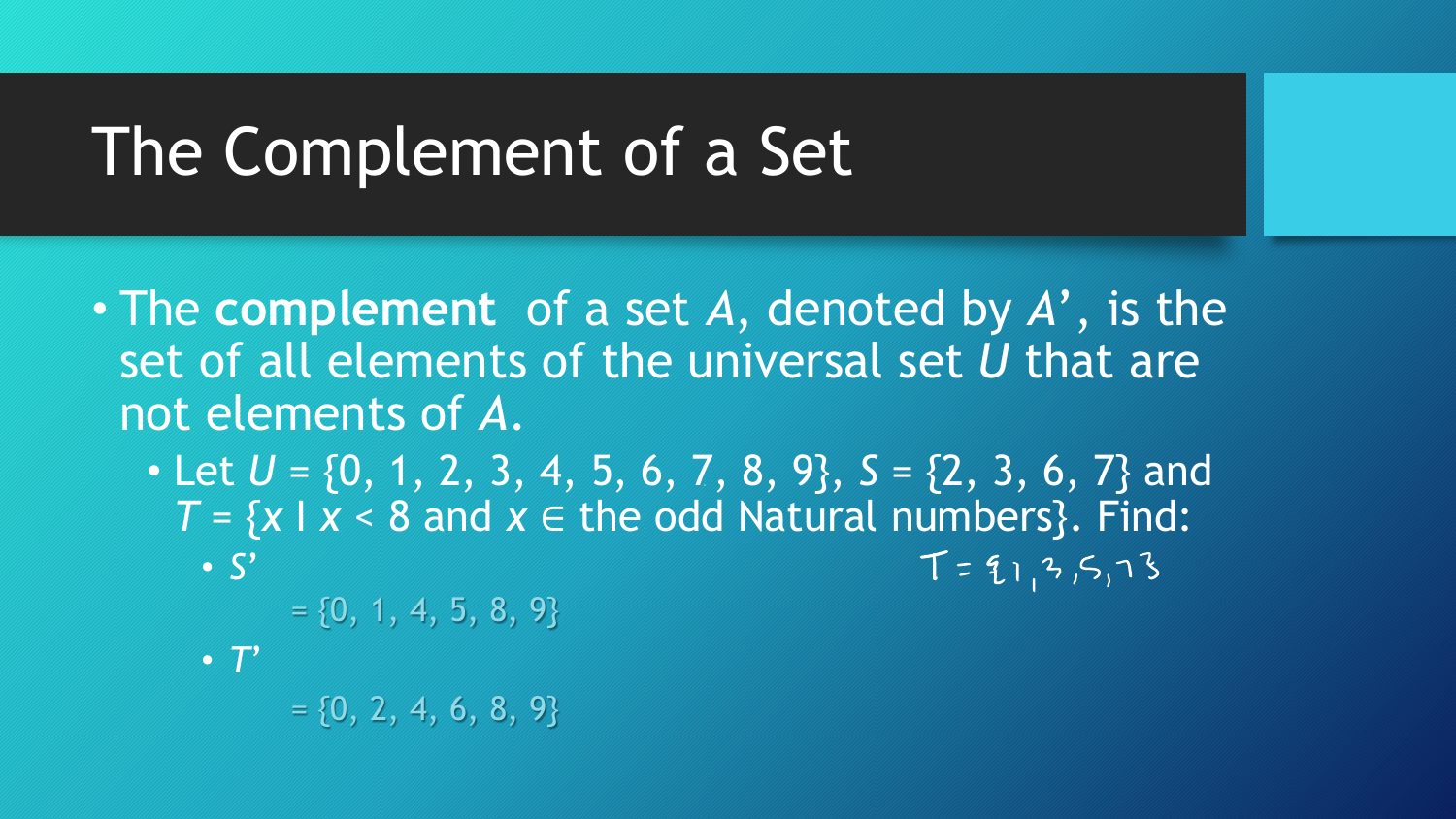# **Complements**

- Because the universal set contains all elements under consideration, the complement of the universal set is the empty set.
	- *U*' = ∅
- Conversely, because the empty set has no elements and the universal set contains all the elements under consideration, the complement of the empty set is the universal set.
	- •∅*' = U*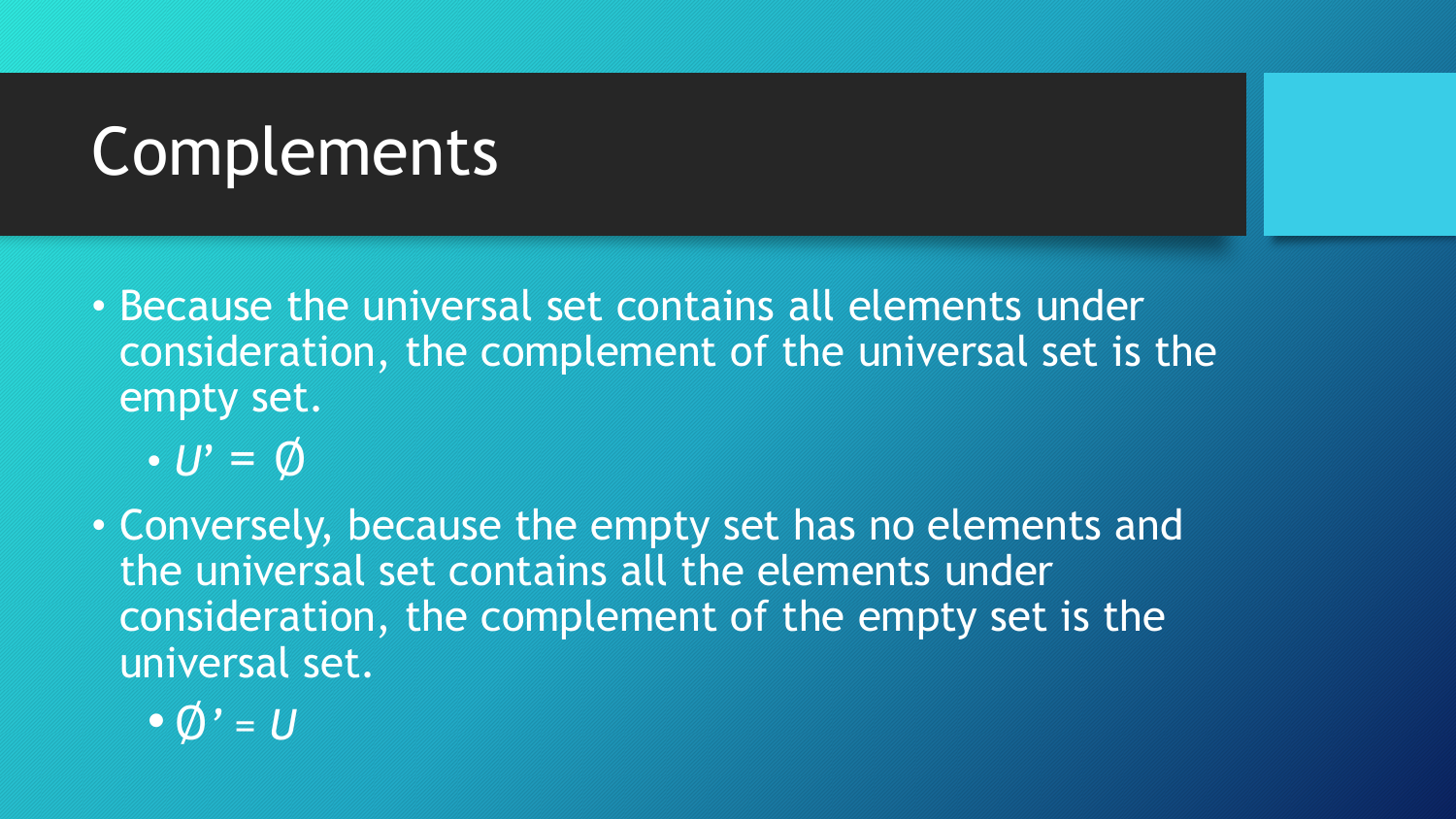#### Subsets

• Set *A* is a **subset** of set *B*, denoted by *A* ⊆ *B*, if and only if every element of *A* is also an element of *B*.

• Consider the set of students attending Columbus State University and the set of students in this class. Every student in this class is a student attending Columbus State University. The set of students in this class is a subset of the set of students attending CSU.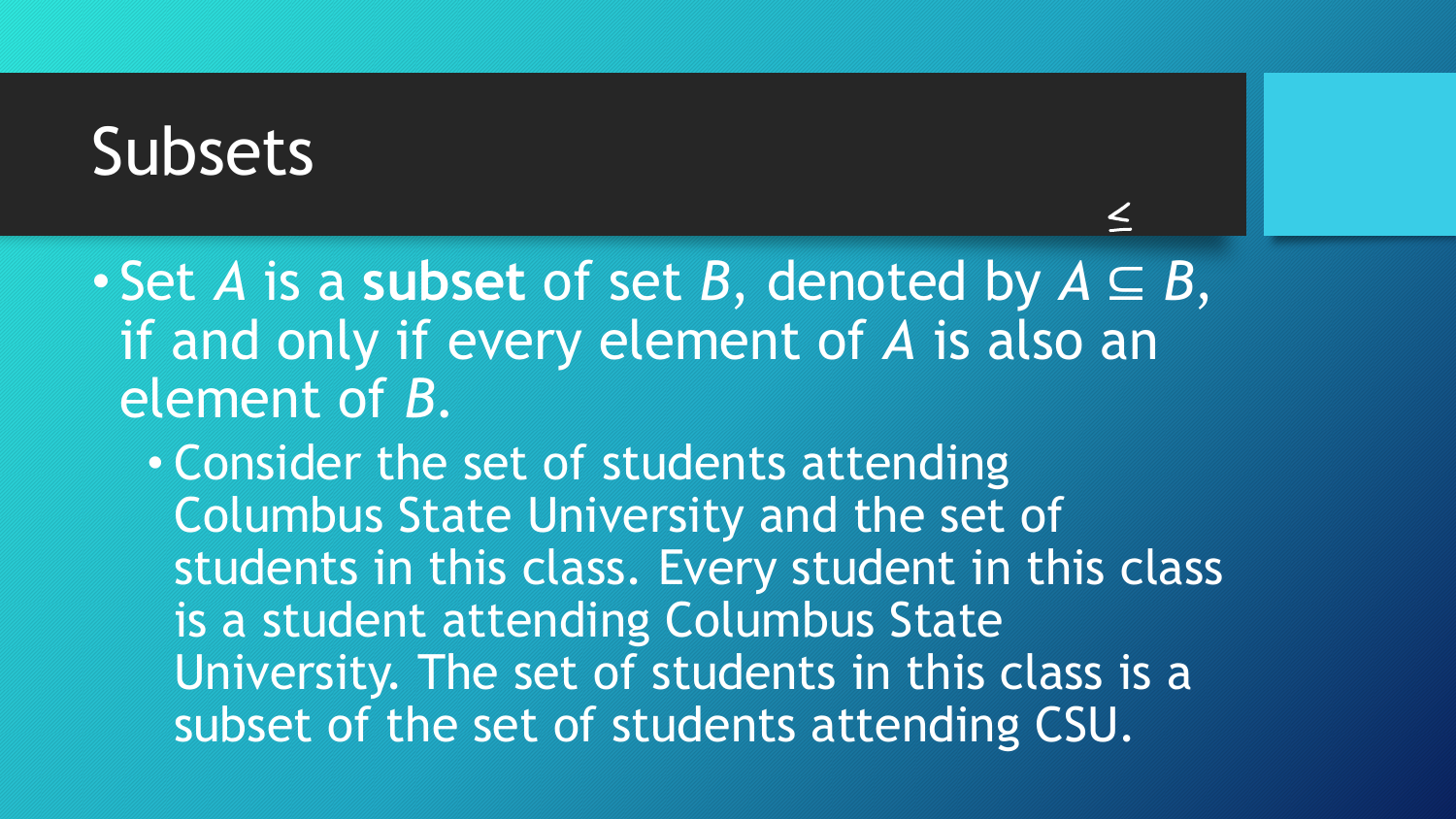## Subsets

• Here are two fundamental relationships:

- *A* ⊆ *A*, for any set *A*
- ∅ ⊆ *A*, for any set *A*
- To convince yourself of this, consider the following:
	- Because every element in the arbitrary set *A* is an element of the arbitrary set A, we know that  $A \subseteq A$ .
	- Because every element in the empty set (there are none) is an element of an arbitrary set *A*, we know that  $\emptyset \subseteq A$ .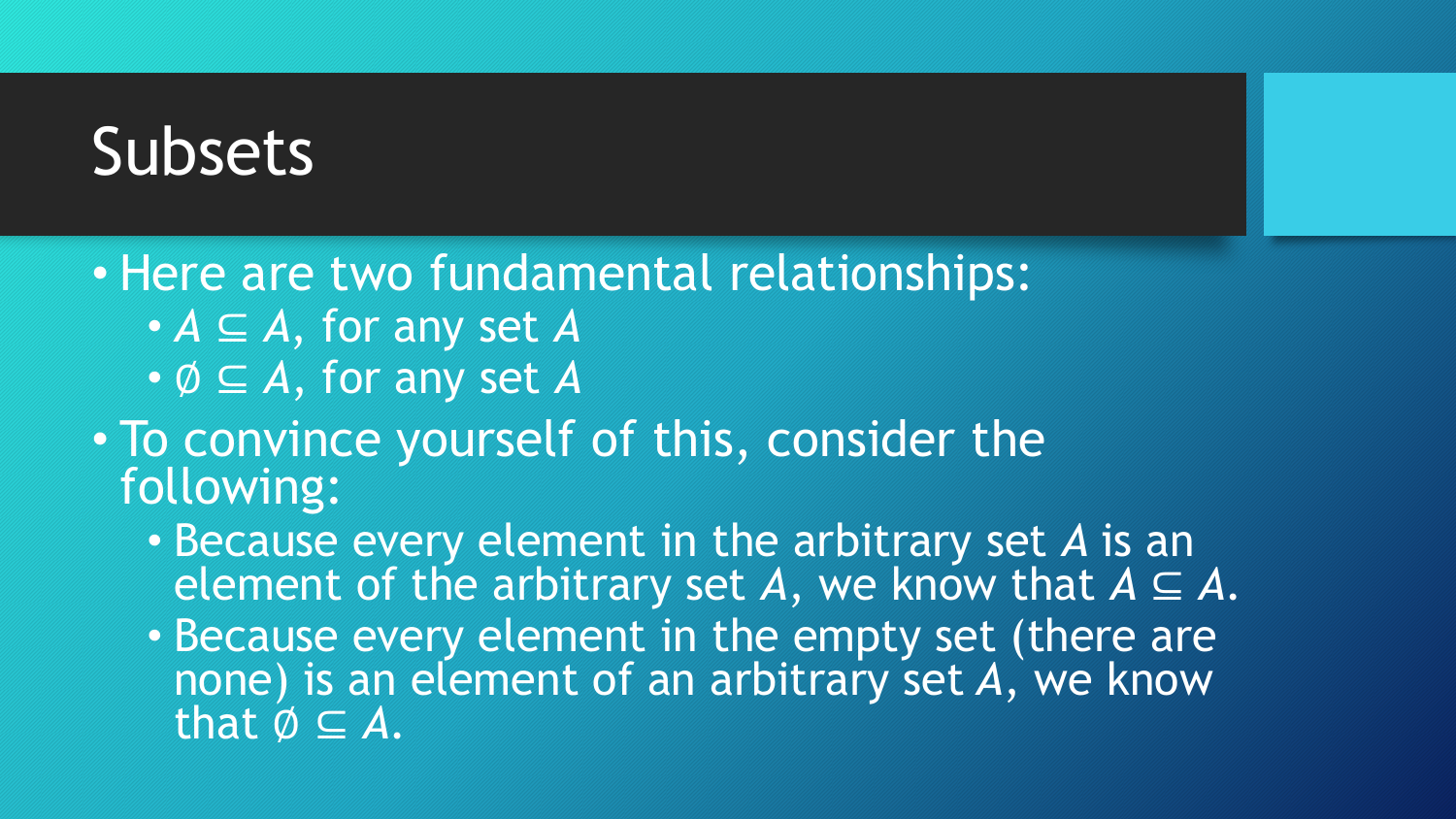# Subsets

- The notation *A* ⊄ *B* is used to denote that *A* is *not* a subset of *B*.
- To show that *A* is not a subset of *B*, it is necessary to find at least **Fone element of A that is not an element of B.**
- Determine whether each statement is true or false:
	- $\{4, 8, 12, 16\} \subseteq \{0, 4, 8, 12, 16, 20, 24\}$ **TRUE**
	- $2012-3$ 
		- *W* ⊆ *N* FALSE
	- ${1, 3, 5}$  ⊆  ${1, 3, 5}$ **TRUE**

$$
\begin{array}{c}\n \mathsf{A} \subseteq \mathsf{A} \\
\mathsf{B} \subseteq \mathsf{A}\n \end{array}
$$

•  $\emptyset \subseteq \{a, b, c\}$  TRUE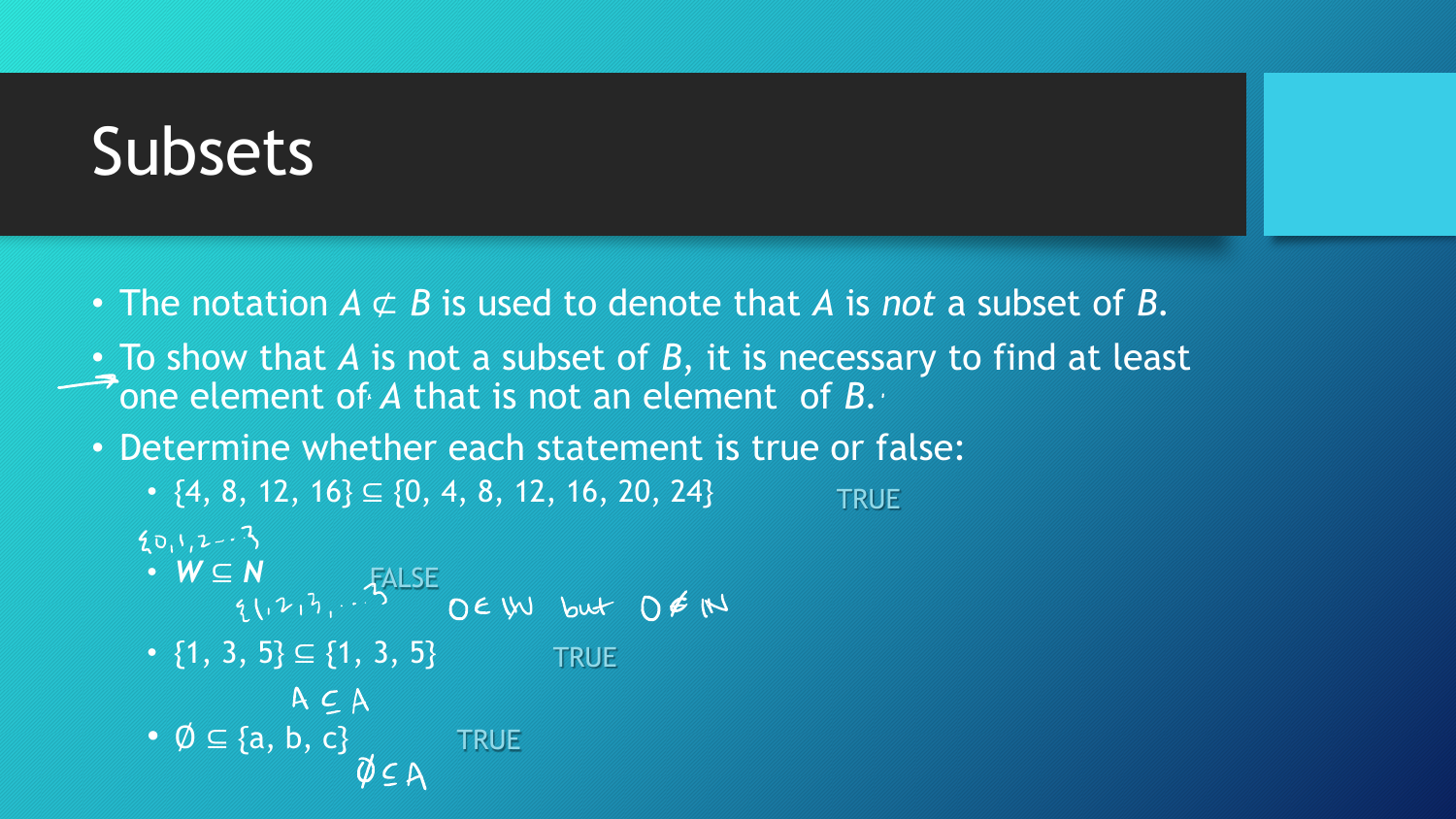# All Subsets of a Set

- Let *C* be the four toppings that a bakery stand offers on its sweet buns.
	- *C* = {sprinkles, fruit spread, chocolate, cream cheese frosting}

#### • List all the subsets of *C*.

- Subsets with 0 elements { }
- Subsets with 1 element
- Subsets with 2 elements
- Subsets with 3 elements
- Subsets with 4 elements

{sprinkles}, {fruit spread}, {chocolate}, {cream cheese frosting}

{sprinkles, fruit spread}, {sprinkles, chocolate}, {sprinkles, cream cheese frosting}, {fruit spread, chocolate}, {fruit spread, cream cheese frosting}, {chocolate, cream cheese frosting}

{sprinkles, fruit spread, chocolate}, {sprinkles, chocolate, cream cheese frosting} {sprinkles, fruit spread, cream cheese frosting}, {fruit spread, chocolate, cream cheese frosting}

{sprinkles, fruit spread, chocolate, cream cheese frosting}